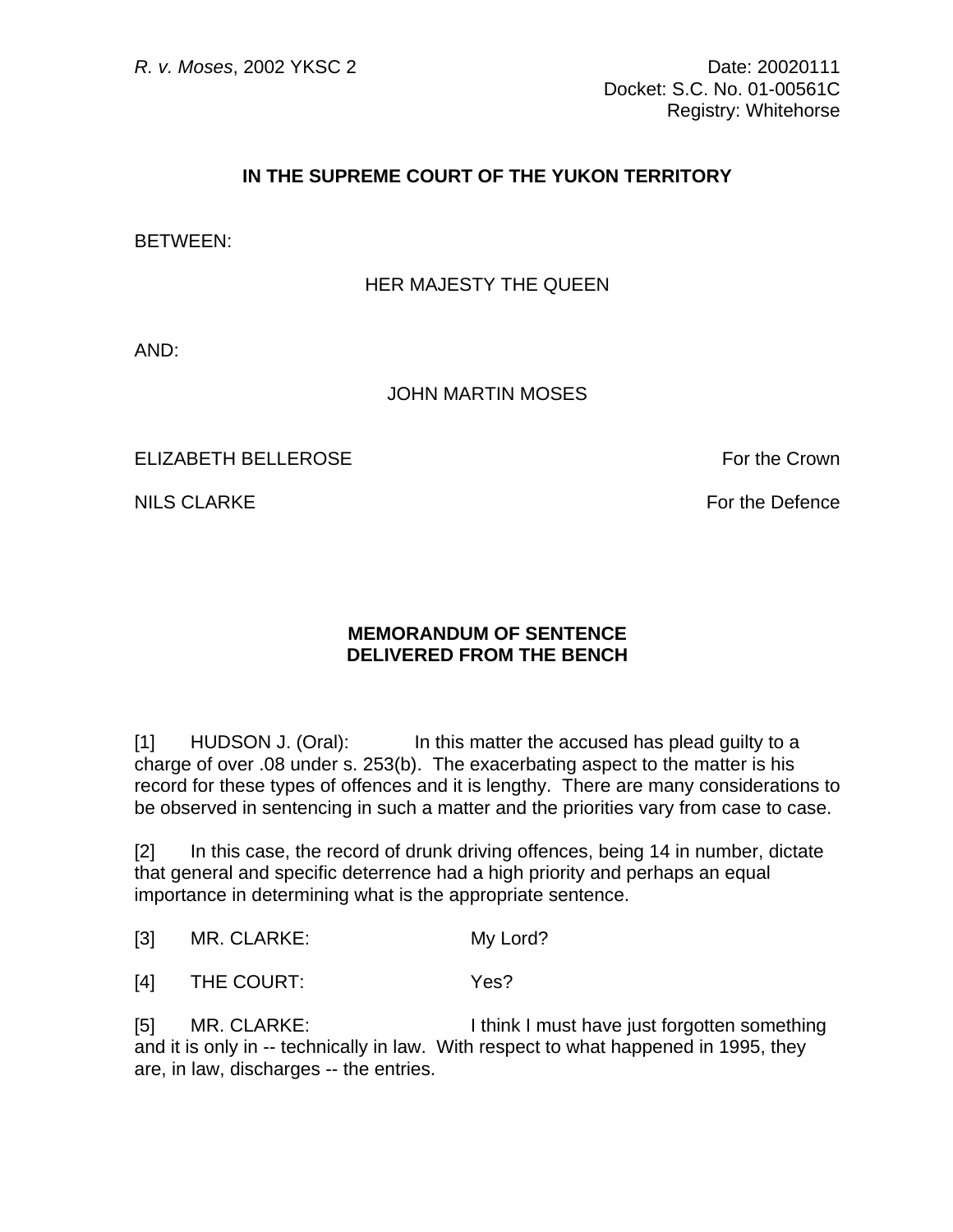| [6]                | THE COURT:                                                                  | Yes. All right. What did I say? Fourteen?         |
|--------------------|-----------------------------------------------------------------------------|---------------------------------------------------|
| $[7]$              | MR. CLARKE:<br>has is from 1990.                                            | So that the last conviction that Mr. Moses        |
| [8]                | THE COURT:                                                                  | I did not say anything different.                 |
| [9]                | MR. CLARKE:<br>in my submissions, but the discharge -- they are discharges. | No, just to point out. I don't know if I did that |
| $[10]$             | THE COURT:                                                                  | Yes.                                              |
| [11]               | MR. CLARKE:                                                                 | Yes. Thank you.                                   |
| $[12]$             | THE COURT:                                                                  | I count them and it comes to 16, I think.         |
| $[13]$             | MR. CLARKE:                                                                 | No, I don't think so.                             |
| $[14]$<br>have 18. | MS. BELLEROSE:                                                              | If you include the drive while disqualified, I    |

[15] THE COURT: Including this one today. Anyhow, his record discloses somewhere from 13 to 14 offences, including that for which he is being sentenced today. The last that was pointed out to me was in May of 1990, with a driving while disqualified in 1995. However, it has to be pointed out that during that period of time, unless there was a community sentence, which I doubt, of those six or seven years he was serving sentences totalling approximately two and a half years, none of which affects the circumstance. I regard this as a case in which both specific and general deterrence must have a high priority in my considerations.

[16] I believe that the accused, and perhaps several undefined people, are most fortunate that the accused's driving and drinking habit have not resulted in serious injury or death.

[17] I refer to the judgment in the case of *R. v. McVeigh* (1985), 22 C.C.C. (3d) 145 (Ont.C.A.), which was a more serious case than that which we have here due to the result of the offence, but nonetheless the contents of the judgment have many meaningful comments, one of which is:

The public should not have to wait until members of the public are killed before the courts' repudiation of the conduct that lead to the killing is made clear. It is trite to say that every drinking driver is a potential killer.

[18] We are all concerned with respect to how we can establish a circumstance in which Mr. Moses will not drive when he has been drinking. He has not shown in the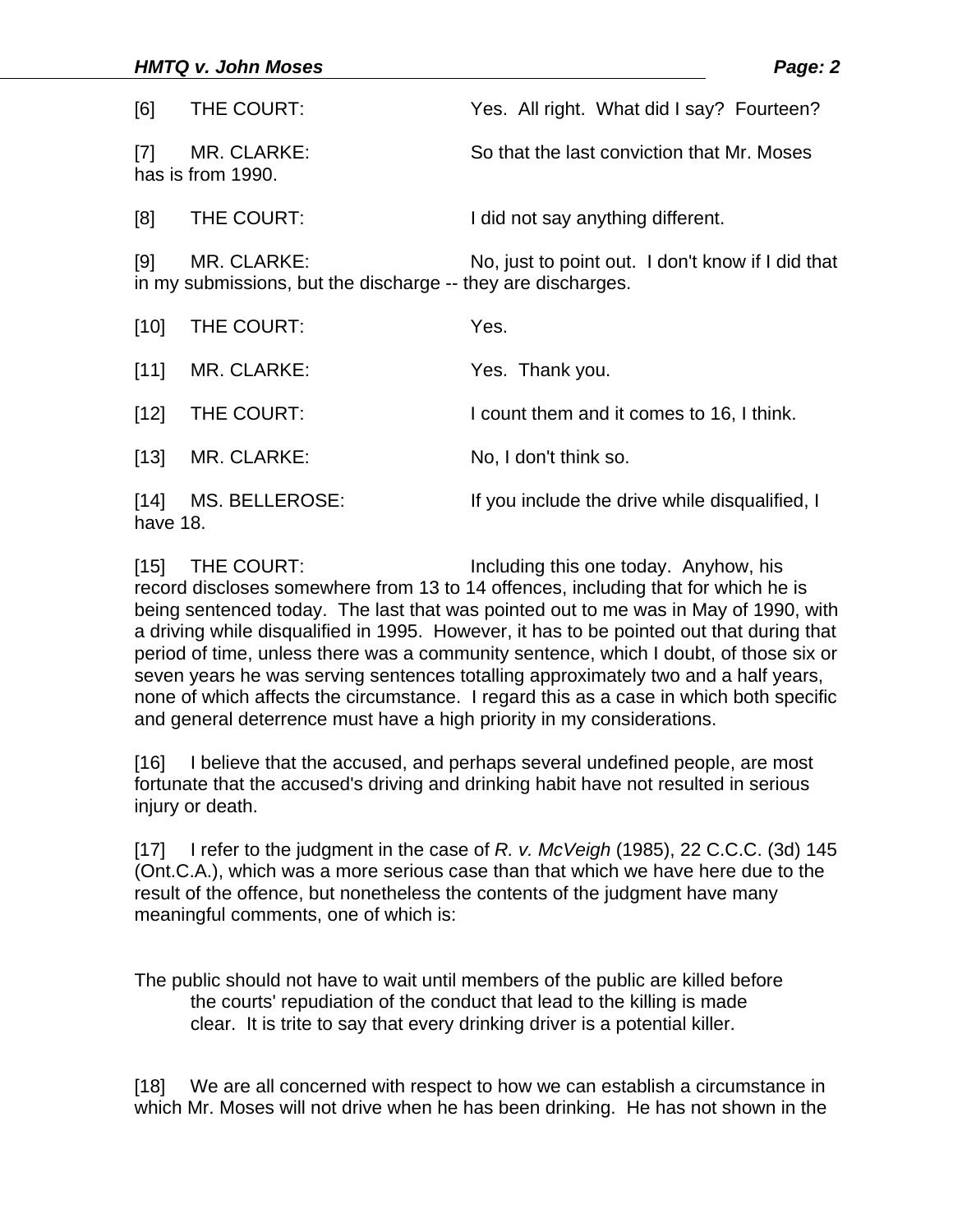past a highly unsuccessful rate of attendance at proceedings which are intended to help him in recovering from these abberations and this illness, and I have to take that into consideration in sentencing.

[19] I also would refer at this time, to remind not only the people here but others who might be reading this, that the current *Code* speaks very clearly as to what I am about.

- The fundamental purpose of sentencing [of s. 718] is to contribute, along with crime prevention initiatives, to respect for the law and the maintenance of a just, peaceful and safe society by imposing just sanctions that have one or more of the following objectives.
- (a) to denounce unlawful conduct;
- [20] That is relevant.
- (b) to deter the offender and other persons from committing offences;
- [21] That is relevant.

(c) to separate offenders from society, where necessary;

[22] That has relevance but it may be, and the argument is made that it has limited relevance in that any extended period of incarceration cannot be seen to have the necessary affect with respect to his driving and drinking habits and that other alternatives should be considered.

(d) to assist in rehabilitating offenders;

[23] That is relevant here and it is relevant to see what can be done to rehabilitate him rather than to punish him.

(e) to provide reparations for harm done...

[24] There are no victims in this particular one except the safety of the community.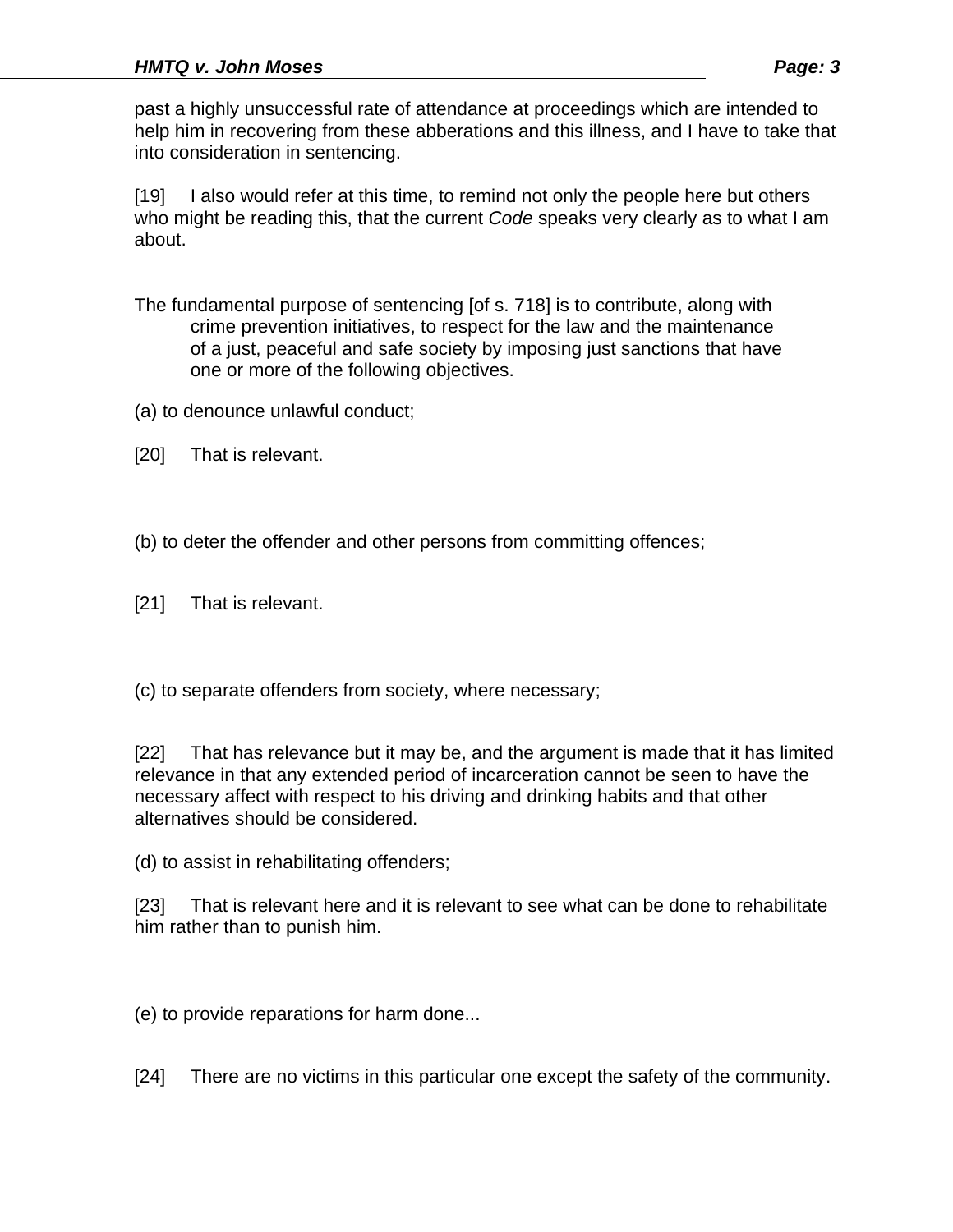(f) to promote a sense of responsibility in offenders, and acknowledgement of the harm done to victims...

[25] Well, the first part of that is relevant, "to promote a sense of responsibility in offenders," and the comment must be made here that the previous history of Mr. Moses does not indicate a very high understanding of his responsibility as he sits behind the wheel and perhaps affecting the lives of all those people who come in close contact with him as he proceeds down the highway.

[26] Now, I have a variety of considerations here. The driving did not result in injury and, in fact, was not extravagantly undertaken by him; the move to the right to the curb and then the crossing of two lanes of traffic, perhaps three actually, perhaps four.

[27] While it is a breach of several rules of the road and sections of the *Motor Vehicle Act*, and is probably a criminal act under the *Criminal Code* by itself, it does not rank in the height of seriousness that one frequently sees in these matters. On the other hand, the reading was very high.

[28] The accused did not come to the attention of the authorities for 15 months since he was arrested. He must be presumed to have not breached this particular law at that time. I do so. He has the record to which I have already referred and which we have discussed for similar offences. It is significant that one of these -- in 1990 he received a term of two years less a day imprisonment. It would appear to me that no long-lasting lesson was learned by him as a result of this.

[29] He has, in the past, been a worker and has been a useful member of society, from all that I have been told and heard, and he has recently suffered the loss of loved ones. I cannot regard this as a salutory thing because as one gets older these losses do occur. That does not refer to the loss of his daughter recently, which, of course, is an extraordinary occurrence, but does it have any basis for considering a reason or an excuse for his conduct? I have to say that it does not.

[30] He has not, in my finding, seriously attacked his problem, his illness, his alcoholism. He does, however, in his attendance here today and his words to me, he does appear contrite and I do take that into consideration. I am aware that -- well, nobody submitted that he is entitled to the special consideration under s. 718.2(d), but I can take it from his birthplace and the dates and then question that he is First Nation. Am I wrong in that?

| $[31]$ MR. CLARKE: | No. He is, My Lord. Yes.                    |
|--------------------|---------------------------------------------|
| [32] THE COURT:    | Yes, and I do take that into consideration. |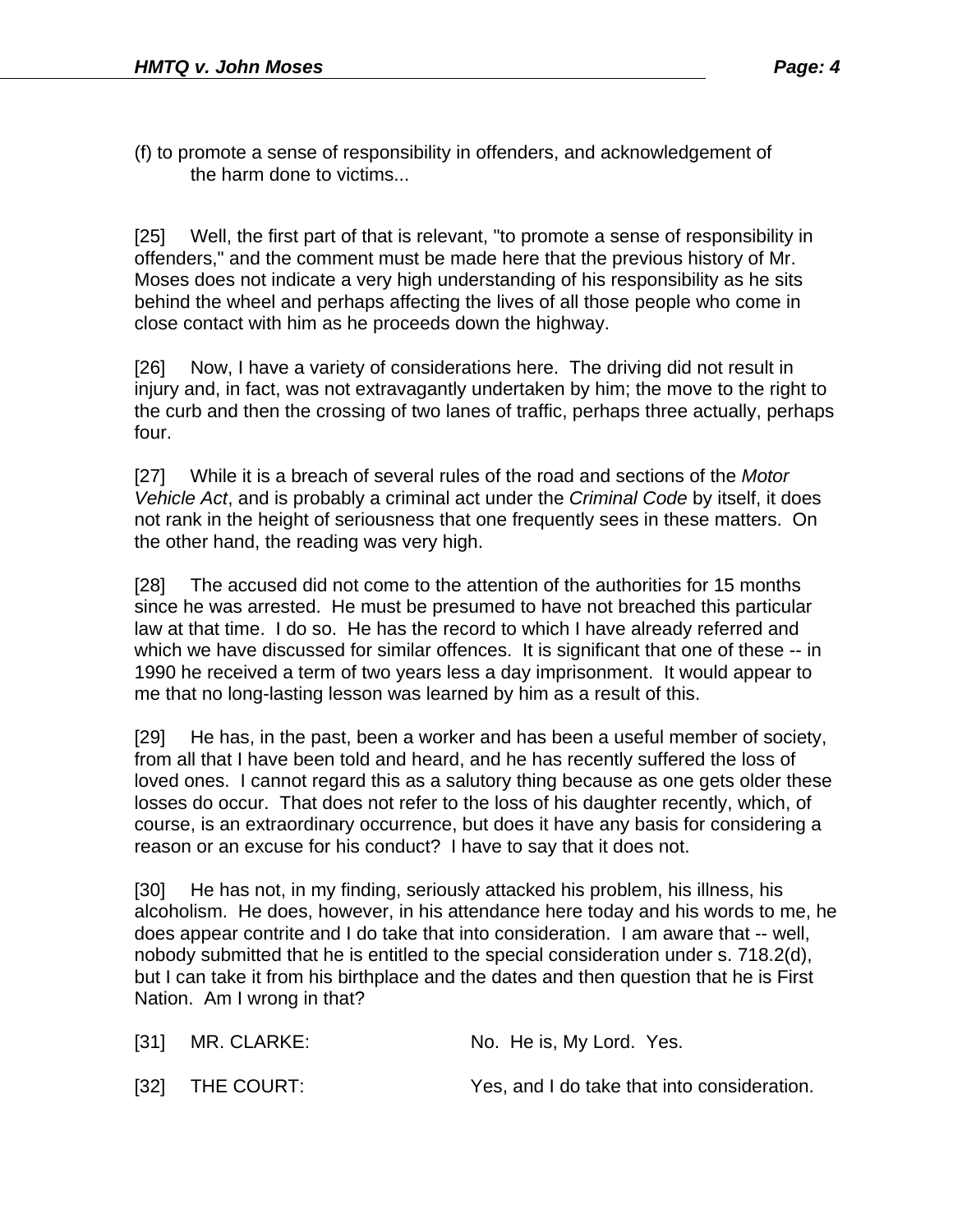[33] A concern the Court must have when one considers all that I have said, when a record such as this appears is for the public interest combined with an effort to ensure that there is fairness to the accused in the circumstances.

[34] Taking all that has been said in considerations and my deliberations, I sentence the accused to imprisonment for a period of 18 months, thereafter to be on probation for three years commencing upon his release. The terms of that probation will be that he report forthwith upon his release to a probation officer; that he report to that probation officer weekly for the first two months of his release and thereafter as directed by the probation officer; that he keep the peace and be of good behaviour; that he not drive an automobile and - and this is the one that I want him to be aware of - that he not ride in the front seat of an automobile. In that way it will always be in his mind as to why it is he is in the back seat. I think that is important. And also if police officers are doing checks he will find himself in the back seat and be safe from any suggestion of breach.

[35] He will attend for alcohol counselling at the direction of the probation officer, and he will do so as and when so directed; he will not consume alcohol to excess, and I define excess as being .05 under the .08 scale; 50 milligrams in 100 millilitres of blood; that he supply a sample of his breath or blood on demand of a peace officer; and that he will inform the probation officer at all times where he resides.

[36] He will be prohibited from driving for a maximum term of three years under the *Criminal Code*. Anything else under the probation order?

|      | [37] MS. BELLEROSE: | Victim fine surcharge to be waived? |
|------|---------------------|-------------------------------------|
|      | [38] THE COURT:     | Sorry?                              |
| [39] | MS. BELLEROSE:      | Victim fine surcharge to be waived? |

[40] THE COURT: I think that is appropriate. The purpose of this is where the Crown has sought two and a half years and probation, I am giving weight to the evidence of Mr. Ernoff. I am aware of how long he is actually incarcerated, to some limits it is up to him, and how he spends that time is up to him.

[41] I certainly recommend, sir, that any opportunity that may present itself for you to receive counselling and to understand your problem better than you do now is most advisable. I certainly recommend that you take alcohol counselling where offered. Anything else?

[42] MS. BELLEROSE: No, just if s. 253(a) and s. 145 haven't been withdrawn or stayed at this point, the Crown would ask that they be withdrawn.

[43] THE COURT: Withdrawn? All right. They are withdrawn.